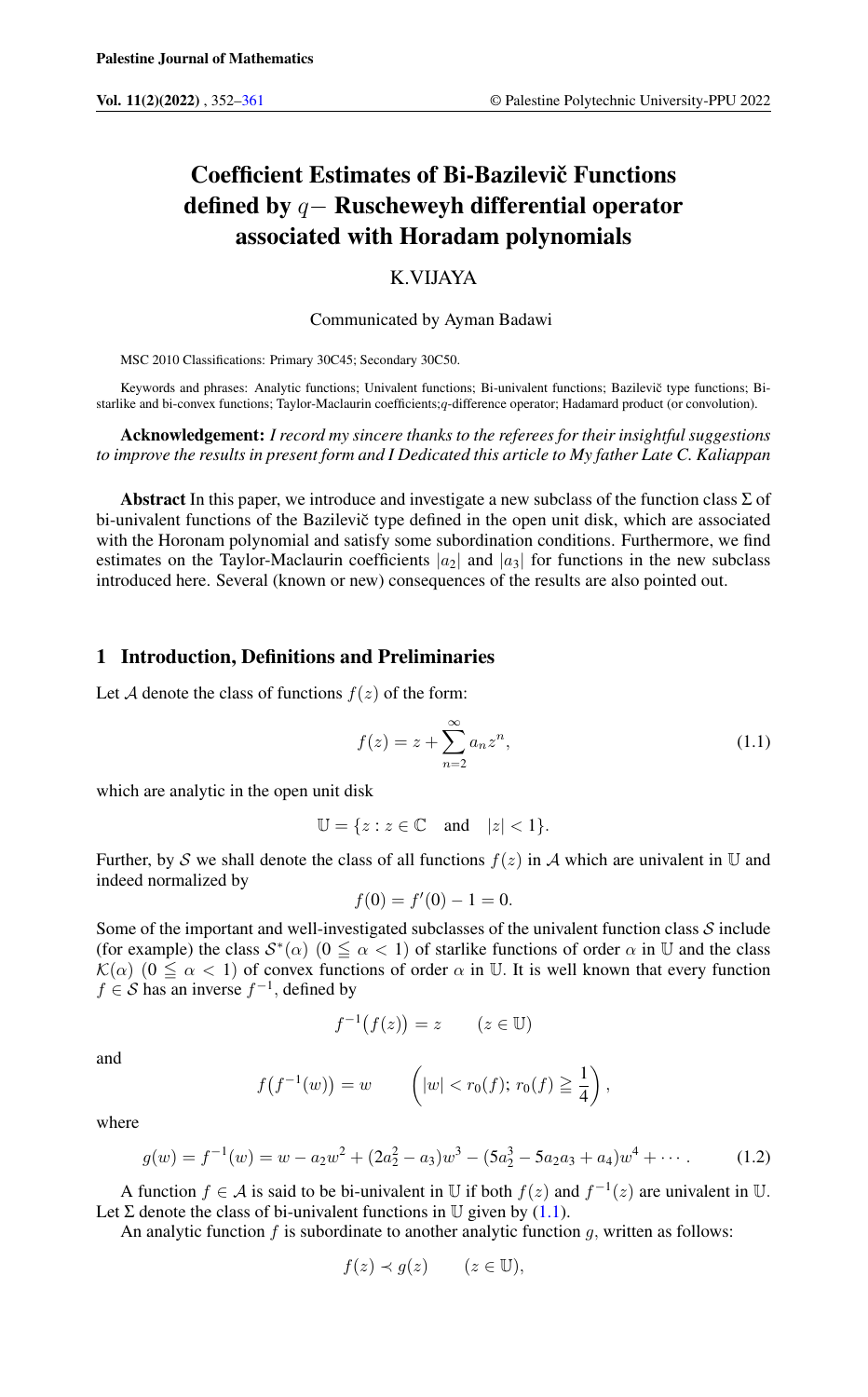provided that there exists an analytic function (that is, Schwar'z function)  $\omega(z)$  defined on U with

 $\omega(0) = 0$  and  $|\omega(z)| < 1$   $(z \in \mathbb{U})$ 

such that (see, for details, [\[16\]](#page-9-1))

$$
f(z) = g(\omega(z)) \qquad (z \in \mathbb{U}).
$$

The Horadam polynomials  $h_n(x)$  are defined by the following recurrence relation (see [\[9\]](#page-9-2)):

$$
h_n(x) = pxh_{n-1}(x) + qh_{n-2}(x) \quad (x \in \mathbb{R}; n \in \mathbb{N} = \{1, 2, 3, \cdots\})
$$
 (1.3)

with

$$
h_1(x) = a \quad \text{and} \quad h_2(x) = bx,
$$

for some real constants a, b, p and q. The characteristic equation of the recurrence relation [\(1.3\)](#page-1-0) is given by

<span id="page-1-0"></span>
$$
t^2 - pxt - q = 0.
$$

This equation has the following two real roots:

$$
\alpha = \frac{px + \sqrt{p^2x^2 + 4q}}{2} \quad \text{and} \quad \beta = \frac{px - \sqrt{p^2x^2 + 4q}}{2}.
$$

<span id="page-1-2"></span>**Remark 1.1.** By selecting the particular values of a, b, p and q, the Horadam polynomial  $h_n(x)$ reduces to several known polynomials. Some of these special cases are recorded below.

- 1. Taking  $a = b = p = q = 1$ , we obtain the Fibonacci polynomials  $F_n(x)$ .
- 2. Taking  $a = 2$  and  $b = p = q = 1$ , we get the Lucas polynomials  $L_n(x)$ .
- 3. Taking  $a = q = 1$  and  $b = p = 2$ , we have the Pell polynomials  $P_n(x)$ .

4. Taking  $a = b = p = 2$  and  $q = 1$ , we find the Pell-Lucas polynomials  $Q_n(x)$ .

5. Taking  $a = b = 1$ ,  $p = 2$  and  $q = -1$ , we obtain the Chebyshev polynomials  $T_n(x)$  of the first kind.

6. Taking  $a = 1$ ,  $b = p = 2$  and  $q = -1$ , we have the Chebyshev polynomials  $U_n(x)$  of the second kind.

These polynomials, the families of orthogonal polynomials and other special polynomials, as well as their extensions and generalizations, are potentially important in a variety of disciplines in many branches of science, especially in the mathematical, statistical and physical sciences. For more information associated with these polynomials, see [\[8,](#page-9-3) [9,](#page-9-2) [13,](#page-9-4) [14\]](#page-9-5). The generating function of the Horadam polynomials  $h_n(x)$  is given as follows (see [\[10\]](#page-9-6)):

<span id="page-1-1"></span>
$$
H_n(x, z) = \sum_{n=1}^{\infty} h_n(x) z^{n-1} = \frac{a + (b - ap)xz}{1 - prx - qz^2}.
$$
 (1.4)

The study of operators plays an important rôle in Geometric Function Theory in Complex Analysis and its related fields. Many derivative and integral operators can be written in terms of convolution of certain analytic functions. It is observed that this formalism brings an ease in further mathematical exploration and also helps to better understand the geometric properties of such operators. The convolution or the Hadamard product of two functions  $f, g \in A$  is denoted by  $f * g$  and is defined as follows:

$$
(f * g)(z) := z + \sum_{n=2}^{\infty} a_n b_n z^n =: (g * f)(z),
$$
\n(1.5)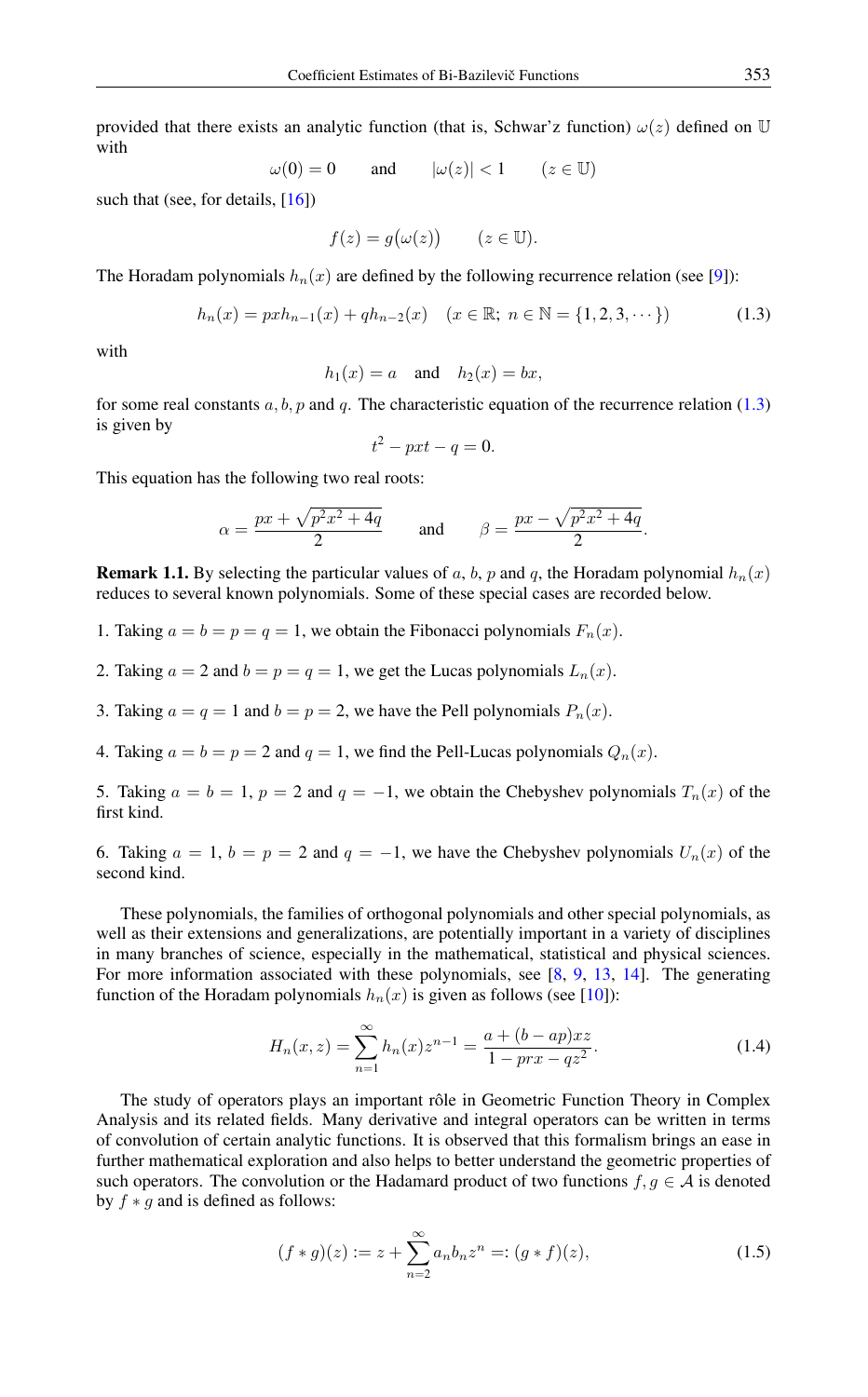where  $f(z)$  is given by  $(1.1)$  and

$$
g(z) = z + \sum_{n=2}^{\infty} b_n z^n.
$$

In terms of the Hadamard product (or convolution). Now we recall here the notion of q*-operator* i.e. q*-difference operator* that play vital role in the theory of hypergeometric series, quantum physics and in the operator theory. The application of q*-calculus* was initiated by Jackson [\[11\]](#page-9-7), recently Kanas and Răducanu [[12\]](#page-9-8) have used the fractional *q-calculus operators* in investigations of certain classes of functions which are analytic in U.

Let  $0 < q < 1$ . For any non-negative integer *n*, the *q-integer number n* is defined by

$$
[n]_q = \frac{1 - q^n}{1 - q} = 1 + q + \dots + q^{n-1}, \qquad [0]_q = 0.
$$
 (1.6)

In general, we will denote

<span id="page-2-1"></span>
$$
[x]_q = \frac{1 - q^x}{1 - q}
$$

for a non-integer number x. Also the q*-number shifted factorial* is defined by

$$
[n]_q! = [n]_q [n-1]_q ... [2]_q [1]_q, \qquad [0]_q! = 1. \tag{1.7}
$$

Clearly,

$$
\lim_{q \to 1^-} [n]_q = n \qquad \text{and} \qquad \lim_{q \to 1^-} [n]_q! = n!.
$$

For 0 < q < 1, the Jackson's q*-derivative operator* (or q*-difference operator*) of a function  $f \in A$  given by [\(1.1\)](#page-0-0) defined as follows [\[11\]](#page-9-7):

<span id="page-2-0"></span>
$$
\mathfrak{D}_q f(z) = \begin{cases} \frac{f(z) - f(qz)}{(1 - q)z} & \text{for } z \neq 0 \\ f'(0) & \text{for } z = 0 \end{cases}
$$
 (1.8)

 $\mathfrak{D}_q^0 f(z) = f(z)$ , and  $\mathfrak{D}_q^m f(z) = \mathfrak{D}_q(\mathfrak{D}_q^{m-1} f(z))$  $\mathfrak{D}_q^m f(z) = \mathfrak{D}_q(\mathfrak{D}_q^{m-1} f(z))$  $\mathfrak{D}_q^m f(z) = \mathfrak{D}_q(\mathfrak{D}_q^{m-1} f(z))$ ,  $m \in \mathbb{N} = \{1, 2, ...\}$ . From (1.8), we have

$$
\mathfrak{D}_q f(z) = 1 + \sum_{n=2}^{\infty} [n]_q a_n z^{n-1} \qquad (z \in \mathbb{U}), \qquad (1.9)
$$

where  $[n]_q$  is given by ([1](#page-2-1).6). For a function  $\psi(z) = z^n$ , we obtain

$$
\mathfrak{D}_q \psi(z) = \mathfrak{D}_q z^n = \frac{1 - q^n}{1 - q} z^{n-1} = [n]_q z^{n-1}
$$

and

$$
\lim_{q \to 1^{-}} \mathfrak{D}_{q} \psi(z) = \lim_{q \to 1^{-}} ([n]_{q} z^{n-1}) = n z^{n-1} = \psi'(z),
$$

where  $\psi'$  is the ordinary derivative.

Let  $t \in \mathbb{R}$  and  $n \in \mathbb{N}$ . The *q-generalized Pochhammer symbol* is defined by

$$
[t; n]_q = [t]_q[t+1]_q[t+2]_q...[t+n-1]_q
$$
\n(1.10)

and for  $t > 0$  the *q-gamma function* is defined by

$$
\Gamma_q(t+1) = [t]_q \Gamma_q(t) \quad \text{and} \quad \Gamma_q(1) = 1. \tag{1.11}
$$

Using the q*-difference operator*, Kannas and Raducanu [\[12\]](#page-9-8) defined the Ruscheweyh q*-differential operator* as below: For  $f \in A$ ,

<span id="page-2-2"></span>
$$
\mathcal{R}_q^{\delta} f(z) = f(z) * F_{q,\delta+1}(z) \qquad (\delta > -1, z \in \mathbb{U}) \tag{1.12}
$$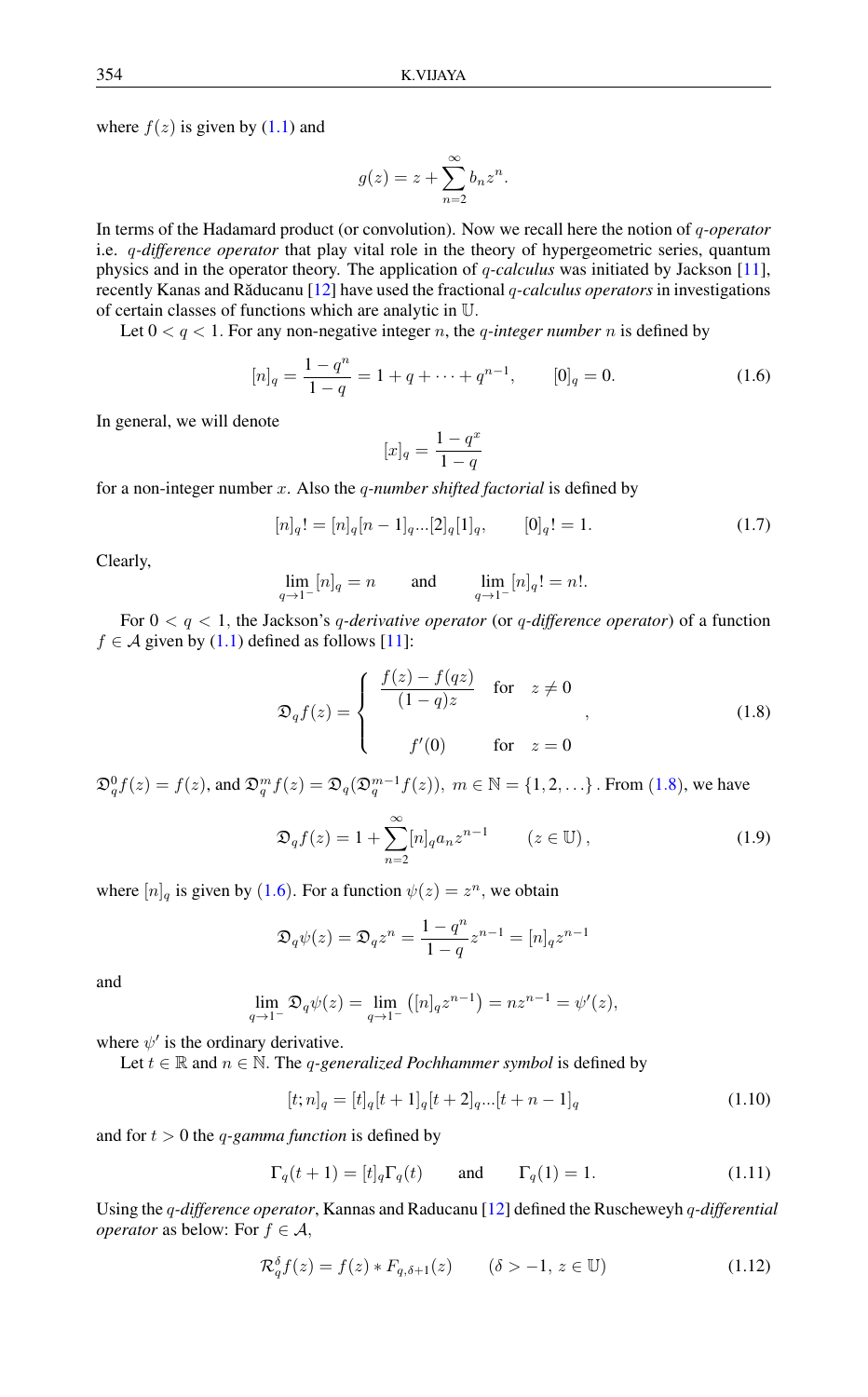<span id="page-3-0"></span>where

$$
F_{q,\delta+1}(z) = z + \sum_{n=2}^{\infty} \frac{\Gamma_q(n+\delta)}{[n-1]_q! \Gamma_q(1+\delta)} z^n = z + \sum_{n=2}^{\infty} \frac{[\delta+1; n]_q}{[n-1]_q!} z^n.
$$
 (1.13)

Making use of  $(1.12)$  $(1.12)$  $(1.12)$  and  $(1.13)$  $(1.13)$  $(1.13)$ , Aldweby and Darus[\[1\]](#page-9-9) defined the q−analogue of Ruschewey operator  $\mathcal{R}_q^{\delta} : \mathcal{A} \to \mathcal{A}$  as follows:

$$
\mathcal{R}_q^{\delta} f(z) = z + \sum_{n=2}^{\infty} \frac{\Gamma_q(n+\delta)}{[n-1]_q! \Gamma_q(1+\delta)} a_n z^n \qquad (z \in \mathbb{U}).
$$
\n
$$
= z + \sum_{n=2}^{\infty} \Lambda_n(q, \delta) a_n z^n \qquad (z \in \mathbb{U}).
$$
\n(1.14)

<span id="page-3-1"></span>where

$$
\Lambda_n := \Lambda_n(q, \delta) = \frac{\Gamma_q(n+\delta)}{[n-1]_q! \Gamma_q(1+\delta)}.
$$
\n(1.15)

As  $q \to 1^-$ , we note that

$$
\mathcal{R}_q^0 f(z) = f(z),
$$
  

$$
\mathcal{R}_q^1 f(z) = z \mathfrak{D}_q f(z) = z f'(z),
$$

Recently, especially after its revival by Srivastava *et al.* [\[20\]](#page-9-10), there has been triggering interest in the study of the bi-univalent function class  $\Sigma$  leading to non-sharp coefficient estimates on the first two Taylor-Maclaurin coefficients  $|a_2|$  and  $|a_3|$  in [\(1.1\)](#page-0-0). However, the coefficient problem for each of the following Taylor-Maclaurin coefficients:

$$
|a_n| \qquad (n \in \mathbb{N} \setminus \{1, 2\})
$$

is still an open problem (see  $[2, 3, 4, 15, 22]$  $[2, 3, 4, 15, 22]$  $[2, 3, 4, 15, 22]$  $[2, 3, 4, 15, 22]$  $[2, 3, 4, 15, 22]$  $[2, 3, 4, 15, 22]$  $[2, 3, 4, 15, 22]$  $[2, 3, 4, 15, 22]$  $[2, 3, 4, 15, 22]$ ). Motivated largely by (and following the work of) Srivastava *et al.* [\[20\]](#page-9-10), many researchers (see, for example, [\[5,](#page-9-16) [7,](#page-9-17) [21\]](#page-9-18)and references cited therein) have recently introduced and investigated several interesting subclasses of the bi-univalent function class  $\Sigma$  and they have found non-sharp estimates on the corresponding first two Taylor-Maclaurin coefficients  $|a_2|$  and  $|a_3|$ . Several authors have discussed various subfamilies of the well-known Bazilevic functions (see, for details, [[6\]](#page-9-19); see also [\[19\]](#page-9-20)) of type  $\lambda$  for different per-spective. Motivated primarily by the recent work of Deniz [\[5\]](#page-9-16) and Goyal and Goswami[\[7\]](#page-9-17), we introduce here a new subfamily of Bazilevič type functions belonging to the function class Σdefined by q− Ruscheweyh differential operator associated with Horadam polynomials. For this new subfamily of Bazilevic type functions, we find estimates on the Taylor-Maclaurin coef- ˘ ficients  $|a_2|$  and  $|a_3|$  and the Fekete-Szegö inequalities. Several closely-related function classes are also considered and relevant connections to earlier known results are pointed out.

**Definition 1.2.** A function  $f \in \Sigma$  given by [\(1.1\)](#page-0-0) is said to be in the class  $\mathcal{B}_{\Sigma}(\beta, \vartheta; H_n(x))$  if the following conditions are satisfied:

<span id="page-3-2"></span>
$$
e^{i\beta} \left( \frac{z^{1-\vartheta} \left( \mathcal{R}_q^{\delta} f(z) \right)^{\prime}}{[\mathcal{R}_q^{\delta} f(z)]^{1-\vartheta}} \right) \prec \left( H_n(x; z) + 1 - a \right) \cos \beta + i \sin \beta \tag{1.16}
$$

<span id="page-3-3"></span>and

$$
e^{i\beta} \left( \frac{w^{1-\vartheta} \big(\mathcal{R}_q^{\delta} g(w)\big)'}{[\mathcal{R}_q^{\delta} g(w)]^{1-\vartheta}} \right) \prec \left( H_n(x; w) + 1 - a \right) \cos \beta + i \sin \beta, \tag{1.17}
$$

where

 $\beta \in \left(-\frac{\pi}{2}\right)$  $\frac{\pi}{2}, \frac{\pi}{2}$ 2  $\Big)$ ,  $\vartheta \ge 0$  and  $z, w \in \mathbb{U}$ 

and the function  $q$  is given by  $(1.2)$ .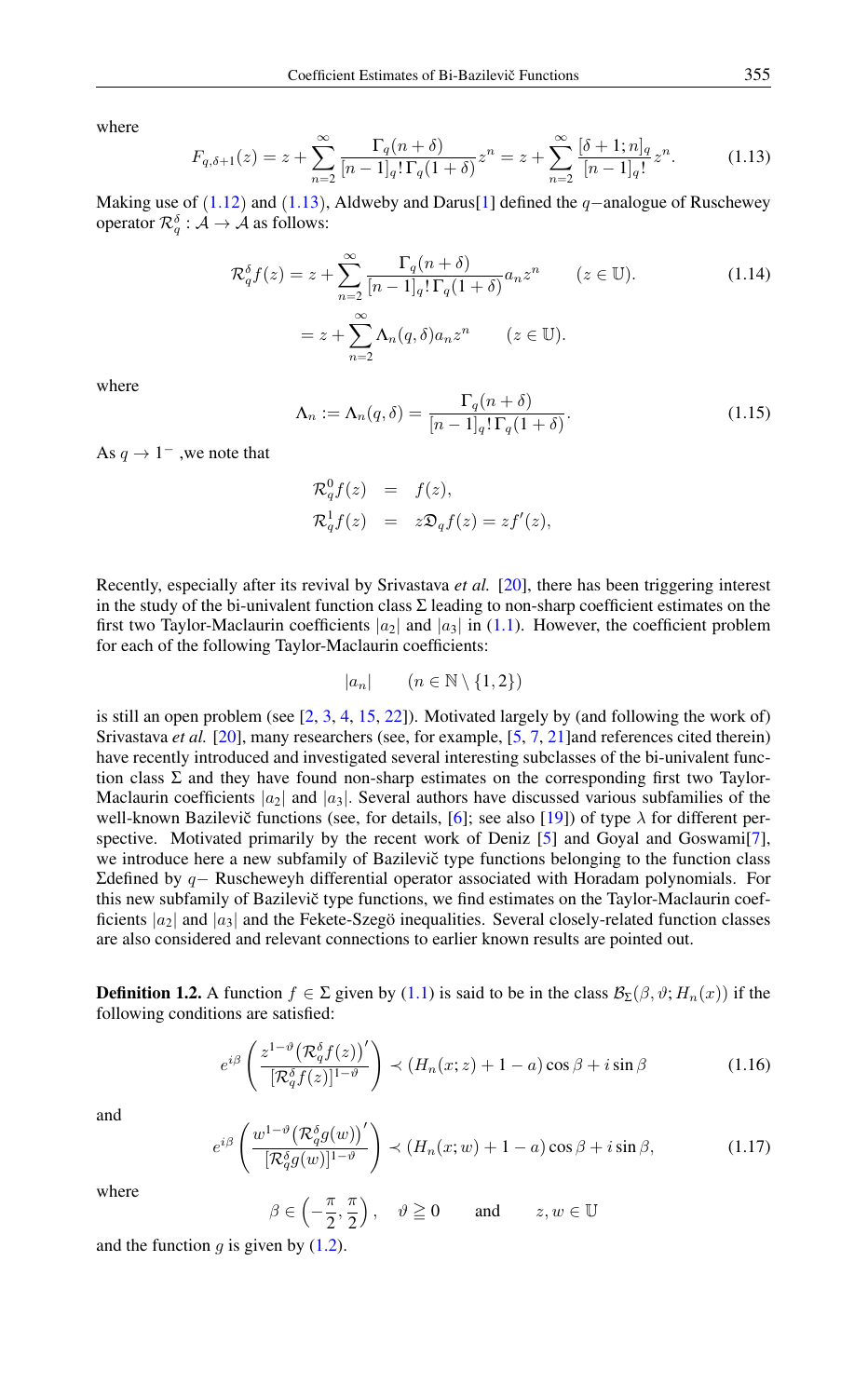<span id="page-4-2"></span>**Example 1.3.** For  $\vartheta = 0$ , we have

$$
\mathcal{B}_{\Sigma}(\beta,0;H_n(x))=:\mathcal{S}_{\Sigma}(\beta;H_n(x)),
$$

in which  $S_{\Sigma}(\beta; h)$  denotes the class of functions  $f \in \Sigma$  given by [\(1.1\)](#page-0-0) and satisfying the following conditions:

$$
e^{i\beta} \left( \frac{z \left(\mathcal{R}_q^{\delta} f(z)\right)'}{\mathcal{R}_q^{\delta} f(z)} \right) \prec \left( H_n(x; z) + 1 - a \right) \cos \beta + i \sin \beta \tag{1.18}
$$

and

$$
e^{i\beta} \left( \frac{w \left( \mathcal{R}_q^{\delta} g(w) \right)'}{\mathcal{R}_q^{\delta} g(w)} \right) \prec \left( H_n(x; w) + 1 - a \right) \cos \beta + i \sin \beta \tag{1.19}
$$

where  $\beta \in \left(-\frac{\pi}{2}, \frac{\pi}{2}\right)$ ,  $z, w \in \mathbb{U}$  and the function g is given by [\(1.2\)](#page-0-1).

#### <span id="page-4-3"></span>**Example 1.4.** For  $\vartheta = 1$ , we get

$$
\mathcal{B}_{\Sigma}(\beta, 1; H_n(x)) =: \mathcal{G}_{\Sigma}(\beta; H_n(x)),
$$

in which  $\mathcal{G}_{\Sigma}(\beta; h)$  denotes the class of functions  $f \in \Sigma$  given by [\(1.1\)](#page-0-0) and satisfying the following conditions:

$$
e^{i\beta} \left(\mathcal{R}_q^{\delta} f(z)\right)' \prec \left(H_n(x; z) + 1 - a\right) \cos \beta + i \sin \beta \tag{1.20}
$$

and

$$
e^{i\beta} \left(\mathcal{R}_q^{\delta} g(w)\right)' \prec \left(H_n(x; w) + 1 - a\right) \cos \beta + i \sin \beta \tag{1.21}
$$

where  $\beta \in \left(-\frac{\pi}{2}, \frac{\pi}{2}\right)$ ,  $z, w \in \mathbb{U}$  and the function g is given by [\(1.2\)](#page-0-1).

We note here that, for  $q = 1$  and  $\delta = 0$ , the classes  $\mathcal{S}_{\Sigma}(\beta, H_n(x))$  and  $\mathcal{G}_{\Sigma}(\beta, H_n(x))$  would reduce to the interesting subclasses given by Examples [1.5](#page-4-0) an[d1.6](#page-4-1) below.

<span id="page-4-0"></span>**Example 1.5.** For  $\beta \in \left(-\frac{\pi}{2}, \frac{\pi}{2}\right)$ , we have

e

$$
\mathcal{S}_{\Sigma}(\beta; H_n(x)) =: \mathcal{S}_{\Sigma}^*(\beta; H_n(x)),
$$

in which  $S_{\Sigma}^*(\beta; H_n(x))$  denotes the class of functions  $f \in \Sigma$  given by [\(1.1\)](#page-0-0) and satisfying the following conditions:

$$
e^{i\beta}\left(\frac{zf'(z)}{f(z)}\right) \prec (H_n(x;z) + 1 - a)\cos\beta + i\sin\beta
$$

and

$$
e^{i\beta} \left( \frac{wg'(w)}{g(w)} \right) \prec (H_n(x; w) + 1 - a) \cos \beta + i \sin \beta,
$$

where  $z, w \in \mathbb{U}$  and the function g is given by [\(1.2\)](#page-0-1).

<span id="page-4-1"></span>**Example 1.6.** For  $\beta \in \left(-\frac{\pi}{2}, \frac{\pi}{2}\right)$ , we get

e

$$
\mathcal{G}_{\Sigma}(\beta; H_n(x)) =: \mathcal{G}_{\Sigma}^*(\beta; H_n(x)),
$$

in which  $G_{\Sigma}^*(\beta; H_n(x))$  denotes the class of functions  $f \in \Sigma$  given by [\(1.1\)](#page-0-0) and satisfying the following conditions:

$$
e^{i\beta}(f'(z)) \prec (H_n(x; z) + 1 - a)\cos\beta + i\sin\beta
$$

and

$$
e^{i\beta}(g'(w)) \prec (H_n(x; z) + 1 - a)\cos\beta + i\sin\beta,
$$

where  $z, w \in \mathbb{U}$  and the function g is given by [\(1.2\)](#page-0-1).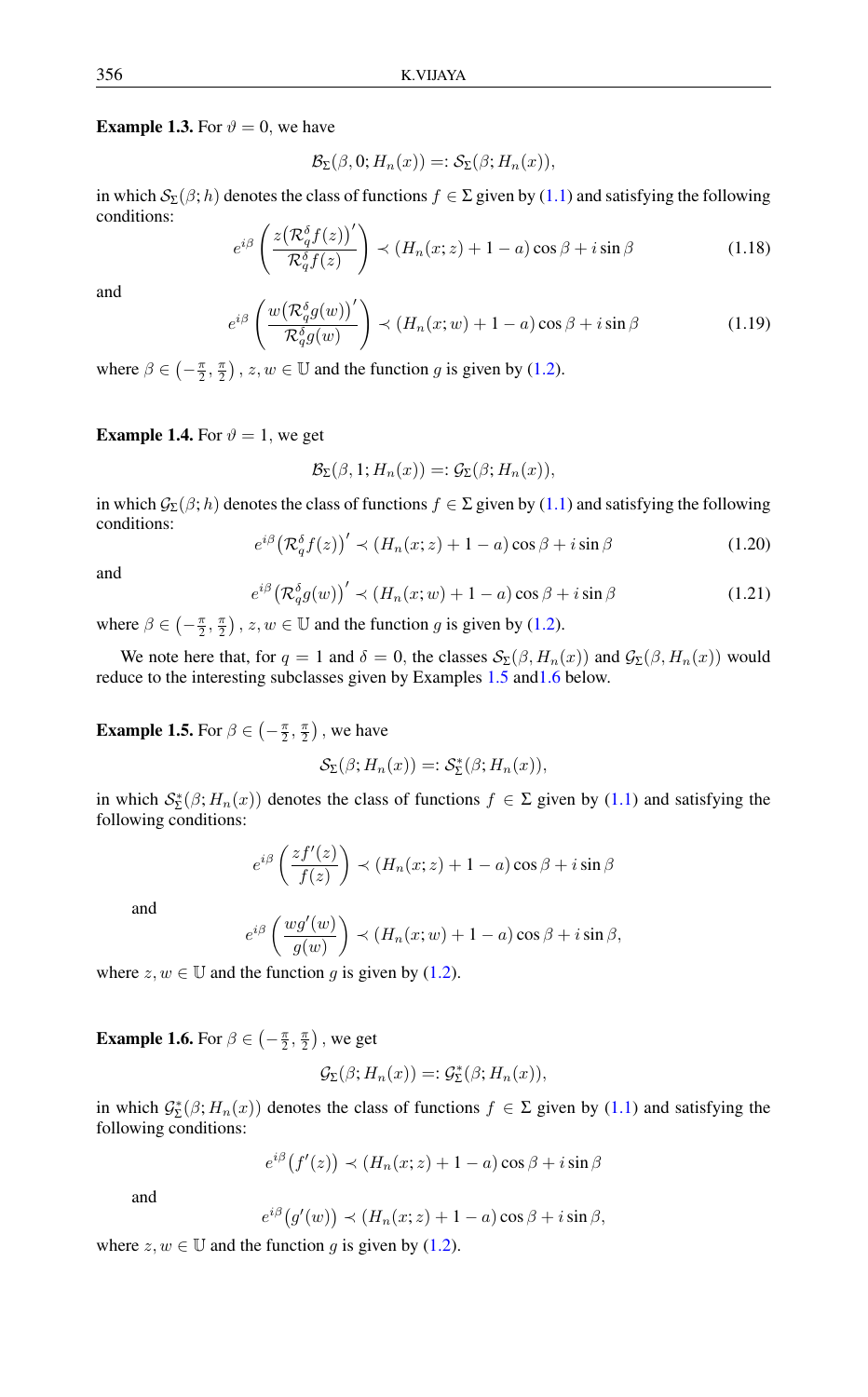In order to derive our main results in Section 2 involving the estimates on the Taylor-Maclaurin coefficients  $|a_2|$  and  $|a_3|$  for functions in the Bi-Bazilevic type subclass  $\mathcal{B}_{\Sigma}(\beta, \vartheta; H_n)$  of the biunivalent function class  $\Sigma$ , we shall need such coefficient inequalities as those asserted by the following lemmas :

<span id="page-5-2"></span>**Lemma 1.7.** *(see [\[17\]](#page-9-21)). If a function*  $p \in \mathcal{P}$  *is given by* 

$$
p(z) = 1 + u_1 z + u_2 z^2 + \cdots
$$
  $(z \in \mathbb{U}),$ 

*then*

$$
|u_k| \leqq 2 \qquad (k \in \mathbb{N}),
$$

*where* P *is the family of all functions* p, *analytic in* U, *for which*

 $p(0) = 1$  *and*  $\Re(p(z)) > 0$   $(z \in \mathbb{U}).$ 

Mapping and many other properties and characteristics of various families of analytic, univalent and bi-univalent functions, including (for example) the Bi-Bazilevic functions associated with Horadam polynomial being considered here, are potentially useful in several problems in mathematical, physical and engineering sciences.

## 2 Main Result

We begin by finding the estimates on the Taylor-Maclaurin coefficients  $|a_2|$  and  $|a_3|$  in [\(1.1\)](#page-0-0) for functions in the class  $\mathcal{B}_{\Sigma}(\beta, \vartheta; H_n(x)).$ 

<span id="page-5-4"></span>**Theorem 2.[1](#page-0-0).** Let the function  $f(z)$  given by (1.1) be in the class  $\mathcal{B}_{\Sigma}(\beta,\vartheta;h)$ , then

$$
|a_2| \le |bx| \sqrt{\frac{2|bx|\cos\beta}{|\left[(\vartheta - 1)(\vartheta + 2)\Lambda_2^2 + 2(\vartheta + 2)\Lambda_3\right]b^2x^2\cos\beta - 2[pbx^2 + qa](\vartheta + 1)^2|}}
$$
(2.1)

*and*

<span id="page-5-1"></span><span id="page-5-0"></span>
$$
|a_3| \le \frac{|bx|\cos\beta}{(\vartheta+2)\Lambda_3} + \frac{|bx|^2\cos^2\beta}{(\vartheta+1)^2\Lambda_2^2},\tag{2.2}
$$

*where the coefficients*  $\Lambda_n$  *are given by* [\(1.15\)](#page-3-1)*.* 

*Proof.* Then there are two analytic functions  $u, v : \mathbb{U} \longrightarrow \mathbb{U}$  given by

$$
u(z) = u_1 z + u_2 z^2 + u_3 z^3 + \cdots \qquad (z \in \mathbb{U})
$$
 (2.3)

and

$$
v(w) = v_1 w + v_2 w^2 + v_3 w^3 + \cdots \qquad (w \in \mathbb{U}), \tag{2.4}
$$

with

$$
u(0) = v(0) = 0
$$
 and  $\max\{|u(z)|, |v(w)|\} < 1$   $(z, w \in \mathbb{U}).$ 

It is well-known that, if

$$
\max\{|u(z)|, |v(w)|\} < 1 \qquad (z, w \in \mathbb{U}),
$$

<span id="page-5-3"></span>then

$$
|u_j| \le 1 \quad \text{and} \quad |v_j| \le 1 \quad (\forall j \in \mathbb{N}). \tag{2.5}
$$

It follows from  $(1.16)$  and  $(1.17)$  that

$$
e^{i\beta} \left( \frac{z^{1-\vartheta} \big( \mathcal{R}_q^{\delta} f(z) \big)'}{[\mathcal{R}_q^{\delta} f(z)]^{1-\vartheta}} \right) = \left( \left( H_n(x; z) + 1 - a \right) \right) \cos \beta + i \sin \beta
$$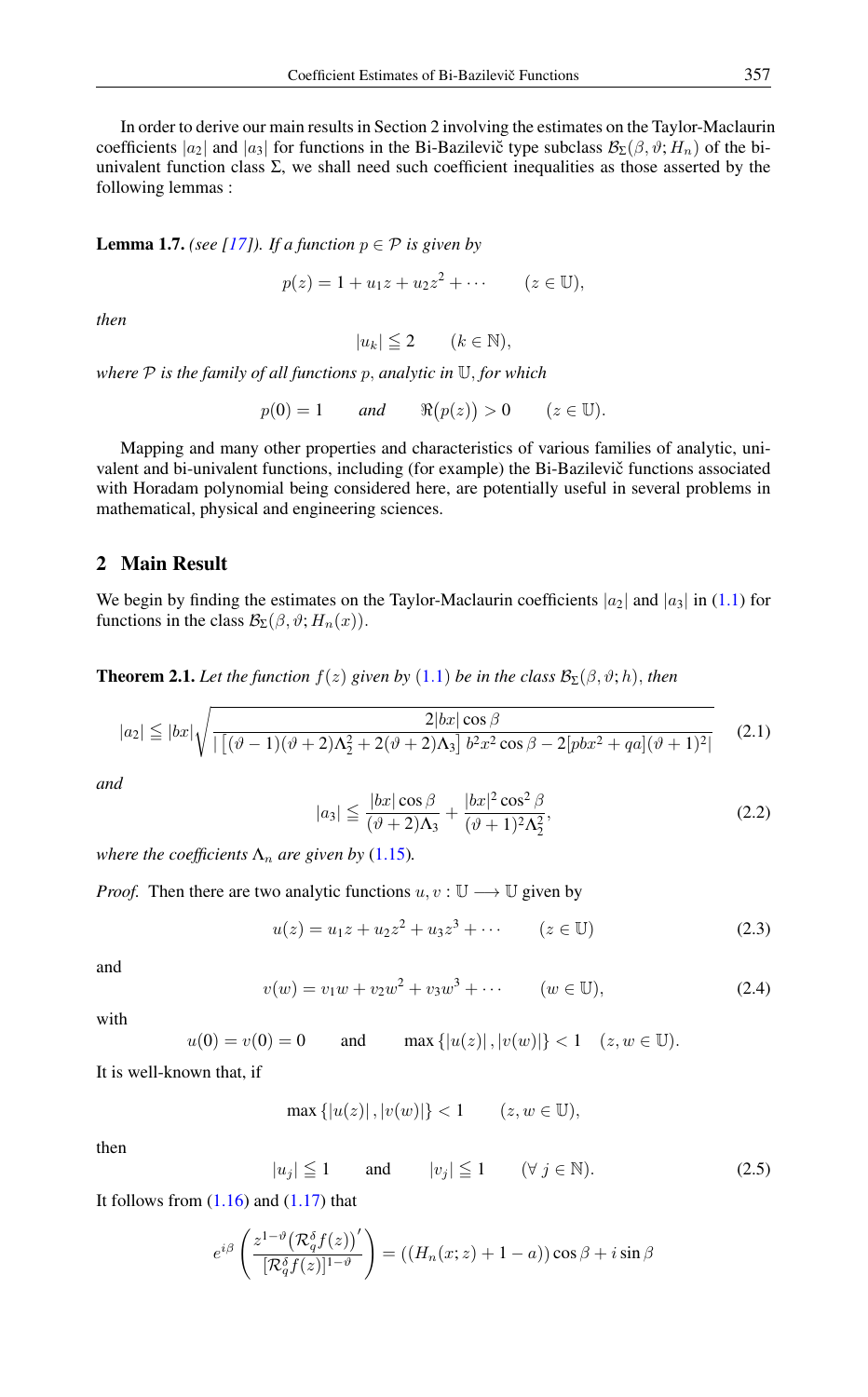and

$$
e^{i\beta} \left( \frac{w^{1-\vartheta} \big(\mathcal{R}_q^{\delta} g(w)\big)'}{[\mathcal{R}_q^{\delta} g(w)]^{1-\vartheta}} \right) = \left( \left(H_n(x; w) + 1 - a\right) - a\right) \cos \beta + i \sin \beta,
$$

Equivalently

<span id="page-6-0"></span>
$$
e^{i\beta} \left( \frac{z^{1-\vartheta} \left( \mathcal{R}_{q}^{\delta} f(z) \right)^{\prime}}{[\mathcal{R}_{q}^{\delta} f(z)]^{1-\vartheta}} \right) = e^{i\beta} (\vartheta + 1) \Lambda_{2} a_{2} z + e^{i\beta} \left[ \left( 2(\vartheta + 2) \Lambda_{3} + \frac{(\vartheta - 1)(\vartheta + 2)}{2} \Lambda_{2}^{2} \right) a_{2}^{2} - (\vartheta + 2) \Lambda_{3} a_{3} \right] z^{2} + \cdots
$$
\n(2.6)

and

$$
e^{i\beta} \left( \frac{w^{1-\vartheta} \left( \mathcal{R}_{q}^{\delta} g(w) \right)^{\prime}}{[\mathcal{R}_{q}^{\delta} g(w)]^{1-\vartheta}} \right) = -e^{i\beta} (\vartheta + 1) \Lambda_{2} a_{2} w + e^{i\beta} \left[ \left( 2(\vartheta + 2) \Lambda_{3} + \frac{(\vartheta - 1)(\vartheta + 2)}{2} \Lambda_{2}^{2} \right) a_{2}^{2} - (\vartheta + 2) \Lambda_{3} a_{3} \right] w^{2} + \dots
$$
\n
$$
(2.7)
$$

Using [\(1.3\)](#page-1-0) [\(1.4\)](#page-1-1)and [\(2.3\)](#page-5-0),[\(2.3\)](#page-5-0)we get

$$
((H_n(x; z) + 1 - a)) \cos \beta + i \sin \beta
$$
  
=  $(h_1(x) + h_2(x)u(z) + h_3(x)u^2(z) + \cdots) \cos \beta + i \sin \beta$   
=  $(h_2(x)u_1z + [h_2(x)u_2 + h_3(x)u_1^2]z^2 + \cdots) \cos \beta + i \sin \beta.$  (2.8)

Similarly,

<span id="page-6-1"></span>
$$
((H_n(x; w) + 1 - a) - a) \cos \beta + i \sin \beta
$$
  
=  $(h_1(x) + h_2(x)v(w) + h_3(x)v^2(w) + \cdots)$  cos  $\beta$  +  $i \sin \beta$   
=  $(h_2(x)v_1w + [h_2(x)v_2 + h_3(x)v_1^2]w^2 + \cdots)$  cos  $\beta$  +  $i \sin \beta$  (2.9)

Thus by  $(2.6)$  - $(2.9)$  and Comparing coefficients we get

<span id="page-6-2"></span>
$$
e^{i\beta}(\vartheta+1)\Lambda_2 a_2 = h_2(x)u_1\cos\beta,
$$
\n(2.10)

<span id="page-6-4"></span>
$$
e^{i\beta} \left( \frac{(\vartheta - 1)(\vartheta + 2)}{2} \Lambda_2^2 a_2^2 + (\vartheta + 2) \Lambda_3 a_3 \right) = (h_2(x)u_2 + h_3(x)u_1^2) \cos \beta, \tag{2.11}
$$

$$
-e^{i\beta}(\vartheta+1)\Lambda_2 a_2 = h_2(x)v_1\cos\beta\tag{2.12}
$$

<span id="page-6-5"></span><span id="page-6-3"></span>and

$$
e^{i\beta} \left[ \left( 2(\vartheta + 2)\Lambda_3 + \frac{(\vartheta - 1)(\vartheta + 2)}{2}\Lambda_2^2 \right) a_2^2 - (\vartheta + 2)\Lambda_3 \ a_3 \right] = \left( h_2(x)v_2 + h_3(x)v_1^2 \right) \cos \beta. \tag{2.13}
$$

From  $(2.10)$  and  $(2.12)$ , we find that

<span id="page-6-6"></span>
$$
a_2 = \frac{u_1 e^{-i\beta} \cos \beta}{(\vartheta + 1)\Lambda_2} = -\frac{v_1 e^{-i\beta} \cos \beta}{(\vartheta + 1)\Lambda_2},
$$
\n(2.14)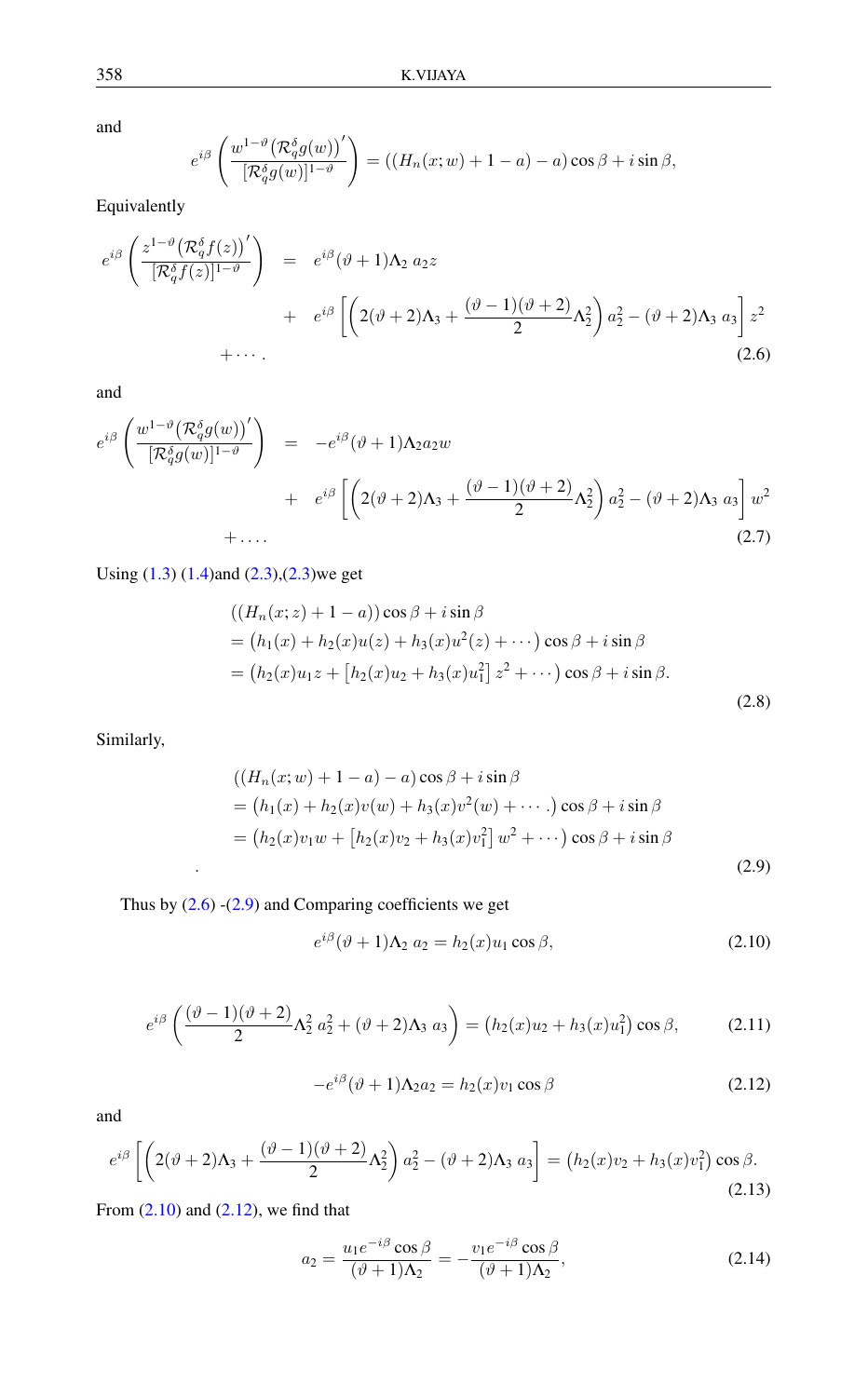which implies that

$$
u_1 = -v_1 \tag{2.15}
$$

and

<span id="page-7-0"></span>
$$
2[(\vartheta + 1)\Lambda_2 a_2]^2 = h_2^2(u_1^2 + v_1^2) e^{-2i\beta} \cos^2 \beta.
$$

$$
a_2^2 = \frac{h_2^2(u_1^2 + v_1^2) e^{-2i\beta} \cos^2 \beta}{2(\vartheta + 1)^2 \Lambda_2^2}
$$
 (2.16)

$$
u_1^2 + v_1^2 = \frac{2\left[ (\vartheta + 1)\Lambda_2 a_2 \right]^2}{h_2^2 e^{-2i\beta} \cos^2 \beta}.
$$
 (2.17)

Upon adding  $(2.11)$ and  $(2.13)$ , if we make use of  $(2.14)$  and  $(2.15)$ , we obtain

$$
e^{i\beta} \left[ (\vartheta - 1)(\vartheta + 2)\Lambda_2^2 + 2(\vartheta + 2)\Lambda_3 \right] a_2^2 = h_2(u_2 + v_2) \cos \beta + h_3(u_1^2 + v_1^2) \cos \beta \tag{2.18}
$$

which yields

$$
a_2^2 = \frac{h_2^3(u_2 + v_2)e^{-i\beta} \cos \beta}{[(\vartheta - 1)(\vartheta + 2)\Lambda_2^2 + 2(\vartheta + 2)\Lambda_3] h_2^2 \cos \beta - 2h_3(\vartheta + 1)^2 e^{-i\beta}}.
$$
(2.19)

$$
|a_2|^2 \le \frac{2b^3x^3\cos\beta}{[(\vartheta - 1)(\vartheta + 2)\Lambda_2^2 + 2(\vartheta + 2)\Lambda_3]b^2x^2\cos\beta - 2[pbx^2 + qa](\vartheta + 1)^2},
$$
(2.20)

which easily yields the bound on  $|a_2|$  as asserted in [\(2.1\)](#page-5-1).

Next, in order to find the bound on  $|a_3|$ , by subtracting [\(2.13\)](#page-6-5) from [\(2.11\)](#page-6-4), we get

<span id="page-7-1"></span>
$$
e^{i\beta} \left[ 2(\vartheta + 2)\Lambda_3 a_3 - 2(\vartheta + 2)\Lambda_3 a_2^2 \right] = h_2(u_2 - v_2) \cos \beta + h_3(u_1^2 - v_1^2) \cos \beta
$$
  

$$
a_3 = \frac{h_2(u_2 - v_2)e^{-i\beta} \cos \beta}{2(\vartheta + 2)\Lambda_3} + a_2^2
$$
 (2.21)

It follows from  $(2.14)$ ,  $(2.15)$  and  $(2.21)$  that

$$
a_3 = \frac{h_2(u_2 - v_2)e^{-i\beta}\cos\beta}{2(\vartheta + 2)\Lambda_3} + \frac{h_2^2(u_1^2 + v_1^2)e^{-2i\beta}\cos^2\beta}{2(\vartheta + 1)^2\Lambda_2^2}.
$$

Applying Lemma [1.7,](#page-5-2) and [\(2.5\)](#page-5-3) once again for the coefficients  $u_2$  and  $v_2$ , we readily get

$$
|a_3| \leq \frac{|bx|\cos\beta}{(\vartheta+2)\Lambda_3} + \frac{|bx|^2\cos^2\beta}{(\vartheta+1)^2\Lambda_2^2}.
$$

This completes the proof of Theorem [2.1.](#page-5-4)

In the next theorem, we present the Fekete-Szegö inequality for  $f \in \mathcal{B}_{\Sigma}(\beta, \vartheta; H_n(x))$ .

<span id="page-7-3"></span><span id="page-7-2"></span>**Theorem 2.2.** *For*  $\vartheta \ge 0$ ,  $\beta \in \left(-\frac{\pi}{2}, \frac{\pi}{2}\right)$ , and  $x, \mu \in \mathbb{R}$ , let  $f \in \mathcal{A}$  be in the class  $\mathcal{B}_{\Sigma}(\beta, \vartheta; H_n(x))$ . *Then*

$$
\left| a_3 - \mu a_2^2 \right| \leq = \begin{cases} \frac{|bx|\cos\beta}{(\vartheta + 2)\Lambda_3} & \text{for } 0 \leq |\psi(\mu, x)| \leq \frac{\cos\beta}{2(\vartheta + 2)\Lambda_3} \\ |bx|\cos\beta|\psi(\mu, x)| & \text{for } 0 \leq |\psi(\mu, x)| \leq \frac{\cos\beta}{2(\vartheta + 2)\Lambda_3} \end{cases}
$$
(2.22)

*where*

$$
\psi(\mu, x) = \frac{(1 - \mu) h_2^2 e^{-i\beta} \cos \beta}{[(\vartheta - 1)(\vartheta + 2)\Lambda_2^2 + 2(\vartheta + 2)\Lambda_3] h_2^2 \cos \beta - 2h_3(\vartheta + 1)^2 e^{-i\beta}}.
$$

 $\Box$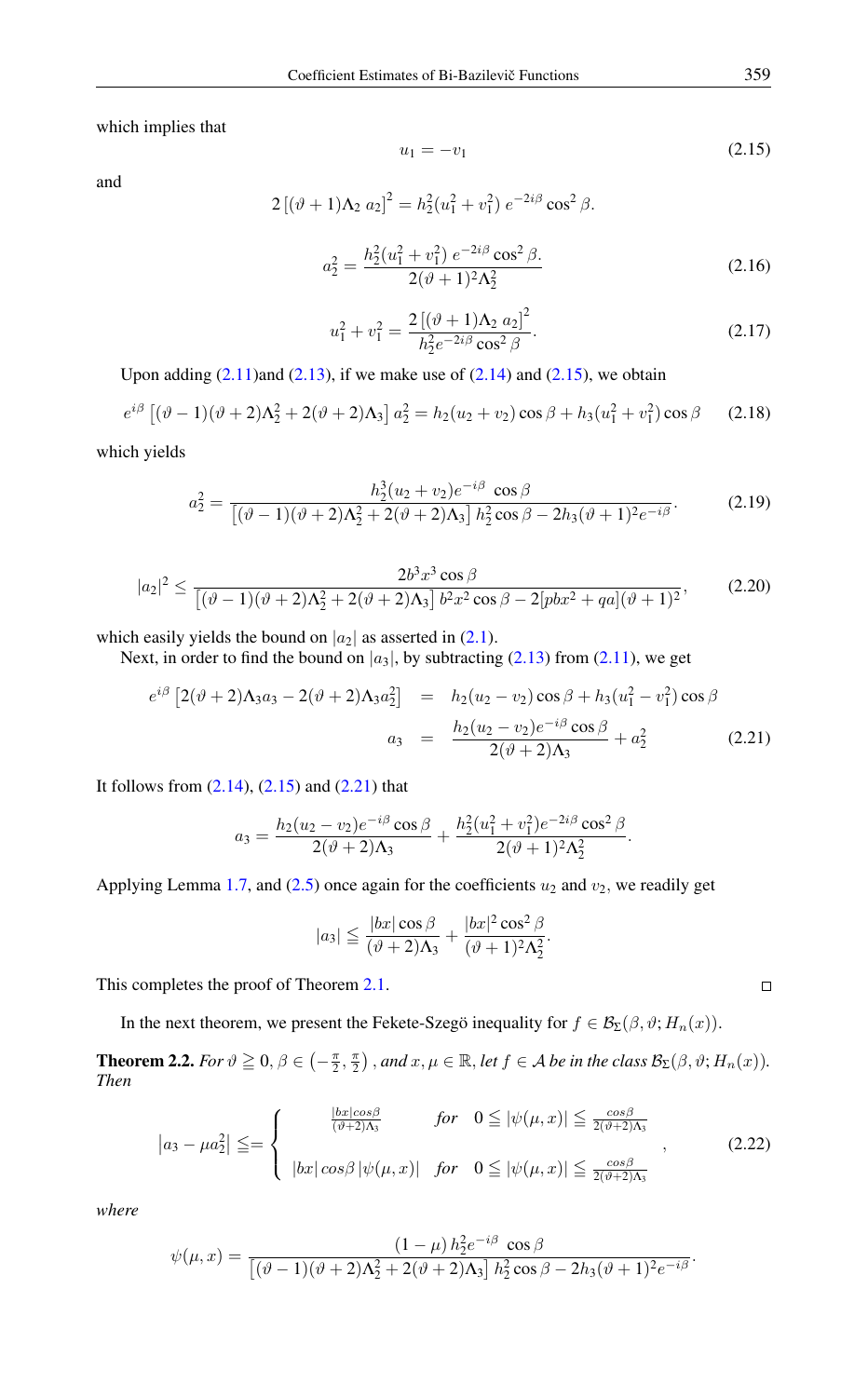*Proof.* It follows from  $(2.21)$  that

$$
a_3 - \mu a_2^2 = \frac{h_2(u_2 - v_2)e^{-i\beta}\cos\beta}{2(\vartheta + 2)\Lambda_3} + (1 - \mu) a_2^2
$$
  
= 
$$
\frac{h_2(u_2 - v_2)e^{-i\beta}\cos\beta}{2(\vartheta + 2)\Lambda_3}
$$
  
+ 
$$
\frac{(1 - \mu) h_2^3(u_2 + v_2)e^{-i\beta}\cos\beta}{[(\vartheta - 1)(\vartheta + 2)\Lambda_2^2 + 2(\vartheta + 2)\Lambda_3] h_2^2\cos\beta - 2h_3(\vartheta + 1)^2e^{-i\beta}}
$$
  
= 
$$
h_2(x)\left[\left(\psi(\mu, x) + \frac{e^{-i\beta}\cos\beta}{2(\vartheta + 2)\Lambda_3}\right)u_2\right. \\ + \left(\psi(\mu, x) - \frac{e^{-i\beta}\cos\beta}{2(\vartheta + 2)\Lambda_3}\right)v_2\right],
$$

where

$$
\psi(\mu, x) = \frac{(1 - \mu) h_2^2 e^{-i\beta} \cos \beta}{[(\vartheta - 1)(\vartheta + 2)\Lambda_2^2 + 2(\vartheta + 2)\Lambda_3] h_2^2 \cos \beta - 2h_3(\vartheta + 1)^2 e^{-i\beta}}.
$$

Thus, by using  $(1.3)$ , in above equation we get  $(2.22)$ . We have thus completed the proof of Theorem [2.2.](#page-7-3)  $\Box$ 

Corresponding essentially to Examples [1.3](#page-4-2) and [1.4,](#page-4-3) Theorem [2.1](#page-5-4) yields the following corollaries.

**Corollary 2.3.** Let the function  $f(z)$  given by  $(1.1)$  $(1.1)$  $(1.1)$  be in the class  $\mathcal{S}_{\Sigma}(\beta; H_n(x))$ . Then

$$
|a_2| \le |bx|\sqrt{\frac{2|bx|\cos\beta}{\left|\left[4\Lambda_3 - 2\Lambda_2^2\right]b^2x^2\cos\beta - 2[pbx^2 + qa]\right|}}\tag{2.23}
$$

*and*

$$
|a_3| \le \frac{|bx|\cos\beta}{2\Lambda_3} + \frac{|bx|^2\cos^2\beta}{\Lambda_2^2},\tag{2.24}
$$

*where the coefficients*  $\Lambda_n$  *are given by* [\(1.15\)](#page-3-1)*.* 

**Corollary 2.4.** Let the function  $f(z)$  given by ([1](#page-0-0).1) be in the class  $\mathcal{G}_{\Sigma}(\beta; H_n(x))$ , then

$$
|a_2| \leq |bx| \sqrt{\frac{2|bx|\cos\beta}{|6\Lambda_3 b^2 x^2 \cos\beta - 8[pbx^2 + qa]|}}
$$
\n(2.25)

*and*

$$
|a_3| \le \frac{|bx|\cos\beta}{3\Lambda_3} + \frac{|bx|^2\cos^2\beta}{4\Lambda_2^2},\tag{2.26}
$$

*where the coefficients*  $\Lambda_n$  *are given by* [\(1.15\)](#page-3-1)*.* 

**Concluding Remark:** Suitably assuming  $\delta = 0$  and letting  $q \to 1^-$ , we can easily state the analogous results for the function class  $S_{\Sigma}^*(\beta; H_n(x))$  and  $\mathcal{G}_{\Sigma}^*(\beta; H_n(x)$ . By taking  $\vartheta = 0$  and  $\vartheta = 1$  in Theorem [2.2,](#page-7-3)we can deduce Fekete-Szegö inequality for  $f \in S_{\Sigma}(\beta, H_n(x))$  and  $f \in$  $\mathcal{G}_{\Sigma}(\beta, H_n(x))$ . In their special cases when  $\beta = 0$ , the results presented in this paper would lead to various other (new or known) results, some of which for the function class  $\Sigma$  were considered in earlier works (see, for example,  $[4, 5, 20, 21]$  $[4, 5, 20, 21]$  $[4, 5, 20, 21]$  $[4, 5, 20, 21]$  $[4, 5, 20, 21]$  $[4, 5, 20, 21]$  $[4, 5, 20, 21]$ ). By selecting the particular values of a, b, p and q, the Horadam polynomial  $h_n(x)$  as mentioned in Remark [1.1,](#page-1-2) our results reduces to several known polynomials. In closing, we indicate possible directions for future work. It would be of interest to replace the Horadam polynomial, by Gegenbauer polynomial. Also, it would be interesting to enlarge the class of study to meromorphic bi-univalent functions.

Acknowledgement: I record my sincere thanks to the referees for their insightful suggestions to improve the results in present form.